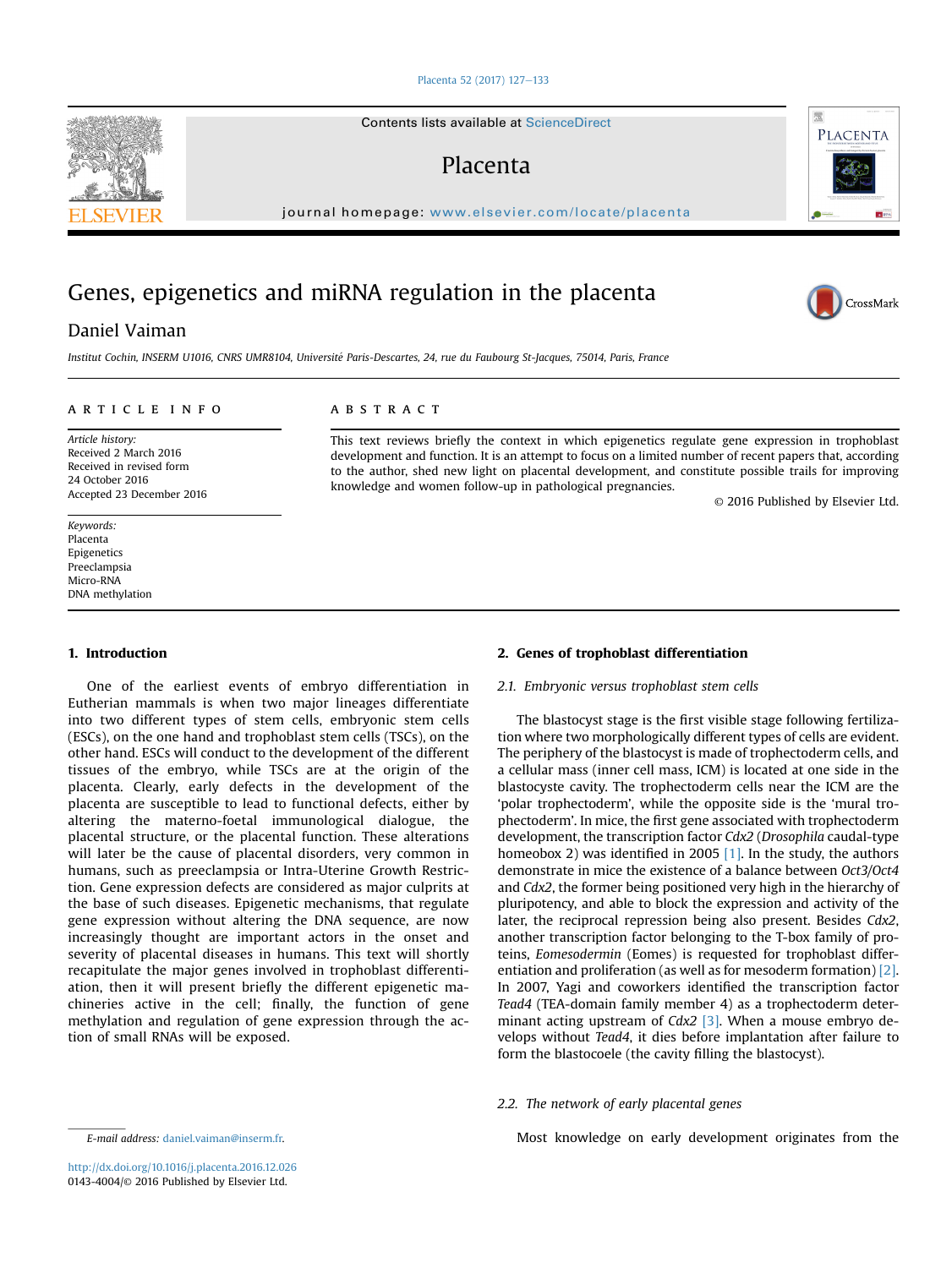study of mouse embryos and depends on transcription factors, most of them being highly conserved in Eutherian mammals, suggesting that at least partly, what has been discovered in mice may be widely applicable to humans despite possible differences in the gene cascades involved  $[4]$ . In mice, mural trophectoderm differentiate into primary trophoblast giant cells (TGCs). Other trophoblast giant cells (secondary TGCs) emerge from the polar trophectoderm sometimes through a transient spongiotrophoblast stage of differentiation. TGCs will constitute an interface with the maternal deciduas and will become polyploid through endoreplication, under the control of the polyploidy-regulating gene Geminin [\[5\].](#page-4-0) Each of these placenta cell linages depends on a specific subset of genes as summarized by Maltepe and coworkers in a 2010 review  $[6]$ . Amongst those, it is important to note the transcription factor GCM1, a major gene of the cytotrophoblasts lineage, leading to the development of the placental syncytiotrophoblast, which allows the utero-placental exchanges in mice. The complex HIF1-ARNT, which is the major sensor of hypoxia in mammalian cells, plays also an essential role in spongiotrophoblast development (the cells composing the junctional zone of the mouse placenta, which is the closest to the maternal structure). Knockingout HIF1 in mice leads to the death of 10% of the embryos between days E6.5 and E7.5 [\[7\].](#page-4-0) These mice are not able to form extraembryonic and embryonic cavities. To note as well, the importance of imprinted genes at least at later stages of development and placental growth, these genes playing a crucial role in adjusting the trade-off between mother and fetus  $[8]$ . In the recent years, in addition to the identification of crucial genes for trophoblast development, the importance of epigenetic marks has been revealed, with resistant methylated genes that prevent transdifferentiation of ES cells into TS cells [\[9\],](#page-4-0) and the demonstration of the existence of genes able to modify the epigenetic landscape and playing a crucial role in trophoblast differentiation, such as PRDM14 and ARID3a, acting respectively on DNA demethylation, and Histone acetylation [\[10,11\].](#page-4-0)

#### 3. Genetics versus epigenetics of trophoblast differentiation

#### 3.1. Definition of epigenetics

Epigenetics may be defined as the study of mechanisms regulating gene expression, that are heritable through cell division, but not involving changes in the nucleotide sequence. From an operational point of view, epigenetics works through the action of a battery of cellular machineries that regulate genome function. Epigenetics is involved in various processes of development, physiological homeostasis, and adaption to external stresses (be them physical, chemical or of biochemical/biological origins). The epigenetic marks that tag the genes as expressed or repressed are inheritable through cell divisions, such as in the mitosis processes, but also in a limited number of cases, through the meiosis process. This is the basis of 'transgenerational inheritance', when without exposure, an epigenetic mark is transmitted more than three generations after the exposure. For instance, exposure of female rats to the endocrine disrupter vinclozolin, leads to anomalies of sperm number and function (apoptosis, movement) even up to the fourth generation [\[12\]](#page-4-0). Mechanisms for this type of transmission remain elusive, albeit it has recently been shown that some histone marks survive the multiple erasure mechanisms of male meiosis [\[13\]](#page-4-0) and could carry an epigenetic message; another possible explanation is given by the stock of stable mi-RNA that are present in the cells and especially in the sperm  $[14]$ . These miRNAs, may be stabilized by a specific methylation by Dnmt2 (Trdmt1), since Dnmt2 invalidated mice apparently lose the ability to transmit at least some epigenetic memories in the case of paramutations [\[15\].](#page-4-0)

#### 3.2. The epigenetic machinery

Epigenetic marks are either apposed on the chromatin (on histones, or directly on the DNA), while epigenetic modulators may be stored in the cytoplasm of the cells such as miRNAs. It is not possible here to describe all the elements of the epigenetic machinery, and the reader can analyze numerous excellent reviews on these subjects. Among these reviews, the recent paper by Zhang and Pradhan [\[16\],](#page-4-0) gives a comprehensive and recent vision of the various mechanisms, from DNA methylation, hydroxymethylation and demethylation to the list of enzymes able to posttranslationnaly modify histones.

A highly simplified list of these different actors is presented as [Fig. 1.](#page-2-0)

### 4. Normal epigenetic marks in the placenta

The actual profiling of histone marks in the placenta is not well known today, possibly because histone marks on chromatin may not be very stable. However, a recent paper analyzed extensively the placental methylome by an approach combining the use of the 450K Illumina methylation array and MethylC seq approaches [\[17\].](#page-4-0) A recent review listing the different technical approaches available for quantifying DNA methylation is given in Calicchio et al. (2013), [\[18\].](#page-4-0)

## 4.1. The epigenetic status of the normal placenta

#### 4.1.1. The placental methylome

Many papers deal with placental DNA methylation, and it is not possible to analyze exhaustively the literature in the present article. Many recent reviews can be consulted on the subject such as for instance [\[19\]](#page-4-0). Amongst the most recent global studies, the paper of Schroeder and co-workers appear as a landmark in the field, since it compares systematically results from the Illumina 450K methylation array and MethylC-seq, in parallel with evaluating gene expression by RNA-seq [\[17\].](#page-4-0) The authors first show that the Illumina and MethylC-seq approaches resulted in a very similar description of the methylation profiles along the chromosomes. Another important and innovative result was the demonstration that the methylation profile is stable in the placenta during the three trimesters of pregnancy. This was unsuspected, since from an expression point of view, placentas from first, second and third trimester are quite different [\[20\]](#page-4-0). Before publication of the Schroeder paper, it was known that placental methylation is lower on average than in other tissues (see for instance Table 1 in Ref. [\[21\]\)](#page-4-0). The Schroeder and coworker 2013 paper revealed that the methylation is distributed in specific domains, and some of them called 'Partially Methylated Domains' are absent from adult tissues.

#### 4.1.2. Links between DNA methylation and gene expression

More and more studies tend to negate the idea that high methylation is associated simply with gene repression. The Schroeder study showed that high methylation in the gene body is rather associated to high expression levels, while the methylation inside gene promoters can be associated either to repression or increase of gene expression. To note, however, most studies attempt to correlate methylation analyses with transcriptome data. Classical transcriptome analysis measures the steady-state of mRNAs that are present in the cell at a specific moment. Therefore, the more stable mRNA may have a low expression and have a high concentration inside the cell. By contrast, short-lived mRNA will not accumulate inside the cell even if they have a very active tran-scription [\[22\]](#page-4-0). This could more accurately be tackled by translatome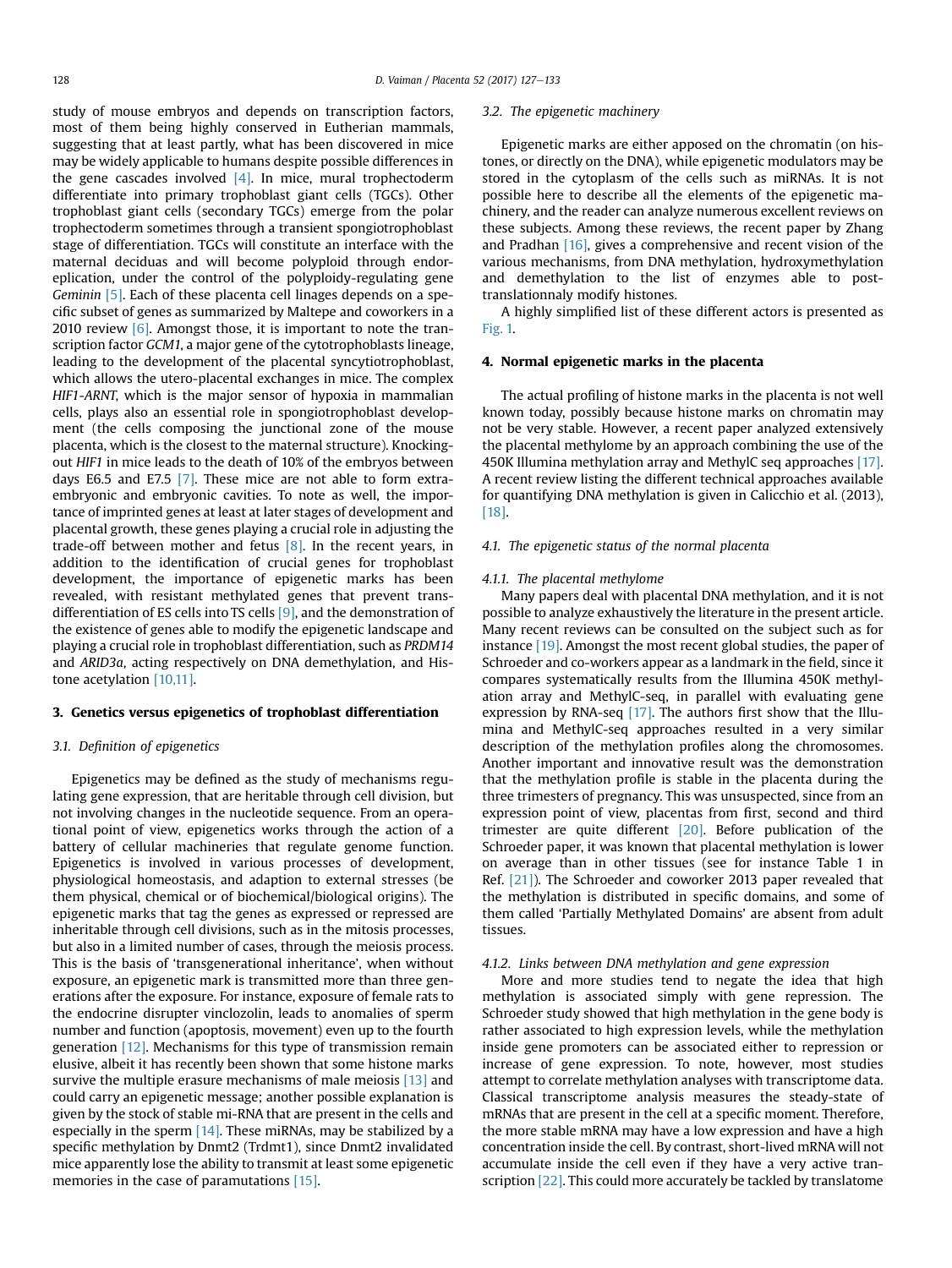<span id="page-2-0"></span>

Fig. 1. A short and non-exhaustive list of the mechanisms and genes involved in modulating the epigenetic anlagen in mammalian cells. To this table could be added genes involved in hydroxymethylation, an issue that has not been studied in the context of trophoblast cells.

approaches that prior to microarray analysis, purifies polysomes with their associated mRNA being translated, and thus be indicative of the genes that are translated in proteins at a given moment [\[23\].](#page-4-0) To have an instant vision of the expression level of all the mRNAs is much more challenging, and may be approached rather by ChIP-seq approaches using antibodies against RNA polymerase II. For the moment such methods have not been applied to the placenta. Nevertheless, there is a clear association of the expression of several developmental genes (such as DLX5/DLX6) and specific methylation patterns in the placenta [\[17\].](#page-4-0) The mechanistic link between expression and methylation at the gene level is not very frequent in the scientific literature.

Abnormal environmental conditions during development may alter gene methylation. Among examples, prenatal stress imposed to mothers has been shown to modulate the methylation of the Hmox1 promoter [\[24\].](#page-4-0) Preeclampsia (cause or consequence) is associated with alterations of the methylation of various genes, such as TIMP3 [\[25\]](#page-4-0), RassF1 and SERPINB5 [\[26\],](#page-4-0) SERPINA3 [\[27,28\]](#page-4-0) Cullin7 and Cullin 4b  $[29]$ , 11 $\beta$ HSD  $[30]$ , HLA-G  $[31]$ , and several imprinted genes [\[32\]](#page-4-0). In 2012, it has been shown that SERPINA3 expression is regulated by the transcription factor ZBTB7B, depending upon the state of methylation of the SERPINA3 promoter. ZBTB7B is also involved in regulation extracellular matrix genes [\[33\].](#page-4-0) The ZBTB family of genes has been associated to highly expressed/highly methylated gene promoters [\[34,35\].](#page-4-0) Overall, high-methylation in a gene is classically associated with a low level of transcription. However, many recent results show that exceptions to this paradigm are numerous.

#### 5. Regulation of gene expression by microRNA

#### 5.1. Definition of miRNAs, number in the mammalian genome

MiRNAs are small RNA molecules (~22 nucleotides) synthesized from the genome by the regular cell machinery either from bona fide genes (and transcribed in pri-mi-RNA), or from introns of host genes. Drosha and Pasha (DGCR8) proteins are involved in the

handling of the pri-miRNA and its transformation into pre-miRNA. These are exported towards the cytoplasm through the action of Exportin 5, then the Dicer complex will eliminate the loop, and the dimer will be associated to the RISC complex (RNA-induced Silencing Complex), composed of proteins of the Argonaut family, and of a helicase able to dissociate the two RNA strands. The one that is kept in the RISC complex will hybridize to target mRNA inducing degradation or blocking protein synthesis. The processes are summarized in Treiber (2012) [\[36\]](#page-4-0).

#### 5.2. MiRNAs functions in trophoblast

In trophoblast cells, as in other context, there is an increasing corpus of data showing that miRNAs play important physiological and developmental roles, consistently with the estimation that they potentially regulate 60% of the genes in eukaryotic genomes [\[37\].](#page-4-0) Actually, for several physiological characteristics of trophoblast biology (immunity, invasion, proliferation, vasodilation), it has been shown that specific miRNAs are effective actors. An important issue for trophoblast tissue and especially in humans, is the existence of placental miRNAs that are specific of primates and mainly organized into two clusters, one on chromosome 19 (54 miRNAs) and one on chromosome 14 (34 miRNAs) [\[38,39\]](#page-5-0).

#### 5.2.1. Immunity

Trophoblasts express specific HLA molecules that differ from the ones of other cells of the body. Instead of HLA A and B, which are highly polymorphic, they express HLA-C and HLA-G (the former being moderately polymorphic, while the later is quasi-monomorphic [\[40\]\).](#page-5-0) It has recently been shown that HLAG expression is down-regulated by miR-148a and miR-152 [\[41,42\].](#page-5-0) A very interesting recent study suggests a miRNA basis for the communication between trophoblast cells and uterine Natural Killer (uNK), the major actors of the early materno-foetal immunological dialogue. The authors showed that miR-517a-3p downregulate PRKG1 (Protein Kinase, CGMP-Dependent, Regulatory, Type I) in Bewo cells (a choriocarcinoma cell line similar to villous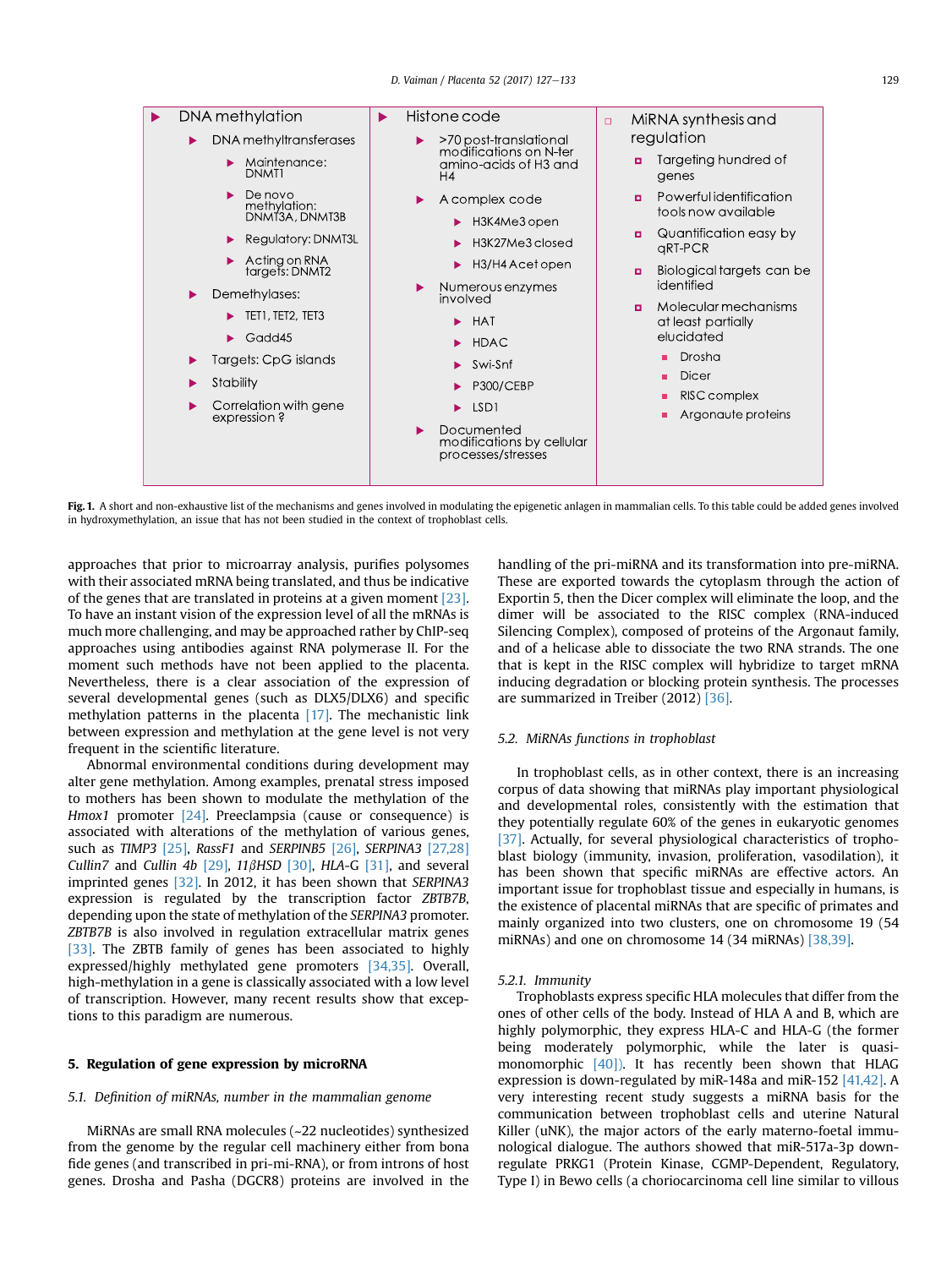trophoblast and able to fuse in culture under AMPc induction by forskolin). Exosomes from the Bewo cells were able to fuse with maternal NK cells, and the content in miRNAs induced a decrease of PRKG1 in the NK cells [\[43\]](#page-5-0). PRKG1 is considered as an important modulator of nitric oxide (NO) metabolism, NO being a major molecule in the regulation of the vascular system function [\[44\].](#page-5-0) Therefore trophoblast cells appear able to communicate with the maternal immune cells through miRNAs production, and possibly to modulate their function.

#### 5.2.2. Invasion

Trophoblast invasion is also affected by several miRNAs, often through the alteration of the Nodal pathway. Nodal is a member of the TGFb family that interacts with the ALK7 receptor (Activin receptor-like kinase 7). Both are expressed in villous and extravillous trophoblast, and their overexpression decreases cell migration and invasion, while silencing these genes has the opposite effect [\[45\].](#page-5-0) Several miRNAs target genes of the Nodal pathway (miR-373a-5p, miR-675, miR-195, miR-376c), and may have a specific impact on trophoblast physiology  $[46-49]$  $[46-49]$  $[46-49]$ . Other regulators of invasion are targeted by miRNAs (SMAD2 by miR-18a, FOXA1 by miR-20a, S1PR by miR125b-1-3p, CXCL12 by miR135b, cMYC by miR-34a, MMP9 by miR-204  $[50-56]$  $[50-56]$  $[50-56]$ ). In a recent study using a BAC encompassing the C19MC cluster, the team of Yoel Sadovsky showed that miRNAs encoded by this cluster target genes involved in trophoblast movements, while miR-519d, located inside this cluster, regulates invasion of Extra Villous Trophoblasts by targeting CXCL6, NR4A2 and FOXL2 [\[57\]](#page-5-0).

#### 5.2.3. Proliferation

Trophoblast proliferate massively at the first trimester, and in humans, extravillous trophoblast will plug the maternal spiral arteries of the endometrium  $[58]$ , the local hypoxia being probably important for the proliferation [\[59\]](#page-5-0). Again, several genes involved in proliferation are regulated by mi-RNA; this is the case for LIF, CCND1, TTN, MYC/ERK, IRAKM/NKIRAS, respectively targeted by miR-141, miR-155, miR-144, MiR-145, 377, let7a, and finally miR-155\*  $[60-64]$  $[60-64]$  $[60-64]$ .

#### 5.2.4. Vasodilation

Placentation in humans, especially the specific invasion of maternal arteries aims at providing the growing fetus with a stable hemosphere especially in terms of oxygen pressure. Indeed, while trophoblasts are well adapted to low oxygen pressure, they are very sensitive to steep variations in oxygen pressure, leading many researchers to mimic preeclampsia through a hypoxia-reoxygenation protocols, rather than a mere exposure to hypoxia  $[65-68]$  $[65-68]$ . These variations are associated to an increase in oxidative and nitrosative stress that are major actors in preeclampsia [\[69,70\]](#page-5-0). In eukaryotic cells, it is clear that miR-210 plays the role of an important sensor of hypoxia, and its deregulation has been recurrently reported, see for instance  $[71–76]$  $[71–76]$ . Recently in a mouse model of preeclampsia, we also reported abnormal miR-210 regulation [\[77\]](#page-5-0). Amongst the various molecules important for vasodilation, NO and  $H_2S$  play prominent roles. It has recently been shown that miR-21 downregulate CSE (Cystathione lyase), a protein involved in  $H_2S$  synthesis [\[78\].](#page-5-0)

#### 5.3. Defining miRNA targets, some examples

Compared to other epigenetic regulations, the mode of action of miRNAs is much more understood in molecular terms. In addition, it is possible to define specifically and experimentally if a given gene is a direct target for a miRNA. The idea is to clone the presumed miRNA target of the gene (often contained into the 3'

Untranslated Region) in front of the luciferase coding sequence in a reporter vector. Then cells are transfected with this construction and either siRNA mimicking the miRNA or with a control siRNA. If the miRNA targets the gene, then it will lead to a reduction of the luciferase activity, thus validating the target. Following are some examples in the context of placenta and placental diseases.

#### 5.3.1. miR-1324 in preeclampsia

In 2013, Oudejans and coworkers identified polymorphisms in the gene INO80B as associated with an increased risk of preeclampsia. Interestingly the susceptible allele (rs34174194) is located in the 3'UTR of the gene and modifies a binding site for the miRNA miR-1324. The common variant is highly conserved throughout mammalian species. By luciferase assays, the authors demonstrated that the repression of the gene is only marginal in the mutant, thus leading to an increased risk of preeclampsia [\[79\].](#page-5-0)

#### 5.3.2. miR-675 and placental development

Another example is given by miR-675, a micro-RNA which is encoded by a highly conserved sequence present in the imprinted non-coding gene H19 [\[80\].](#page-5-0) In mice miR-675 synthesis is prevented during the first 11 days of gestation by binding with the HuR protein, which decreases during pregnancy. Then, miR-675 is released, and targets the Igf1R mRNA, encoding the active receptor of Igf2, as well as NOMO1 (Nodal Modulator 1).

#### 5.3.3. miR-34a and placental diseases

MiR-34 is frequently associated with cancer [\[81\].](#page-5-0) It is also strongly expressed in placental cells, especially at the end of pregnancy [\[82\]](#page-5-0), while the pri-miR appears strongly expressed in early placentas  $[83]$ . We could show that its expression is correlated to methylation of its promoter, that this methylation is considerably increased by hypoxia. Functionally, it has been recently shown by Sun and coworkers that miR-34a inhibits cell migration and invasion by directly targeting the c-MYC proto-oncogene [\[51\].](#page-5-0)

#### 5.4. Sets of preeclampsia-associated deregulated miRNAs

One of the major interests of miRNAs is that they have a double hat. They regulate directly genes by repressing their expression, and are thus important in physiology and development, but they are also very stable in the plasma (at least several days) [\[84,85\]](#page-5-0), and constitute exciting potential biomarkers for a large number of human diseases; among those there are more than 20 articles exploring preeclampsia and circulating miRNAs, for instance  $[86-92]$  $[86-92]$ . For the moment, however, no consensual list of miRNAs emerges from these screening experiments; possibly, a better classification of the patients in term of preeclampsia severity, combination with IUGR, HELLP syndrome, eclampsia, or considering the ethnical background, could be very helpful to classify the various miRNA profiles and sort them more efficiently.

#### 6. Conclusion

This short review aims at presenting the role of the epigenetic machinery, in the context of trophoblast differentiation and normal/pathological placental development. The histone code is accessible through technically challenging and costly methods, such as in particular ChIP-seq experiments, using antibodies directed against the different histone variants. While these approaches have a great potential for the better understanding of placental development, they appear difficult to set up in the context of placental diseases. DNA methylation is now very easily implemented in humans using high-throughput microarrays that interrogate simultaneously and with a high quantitative precision more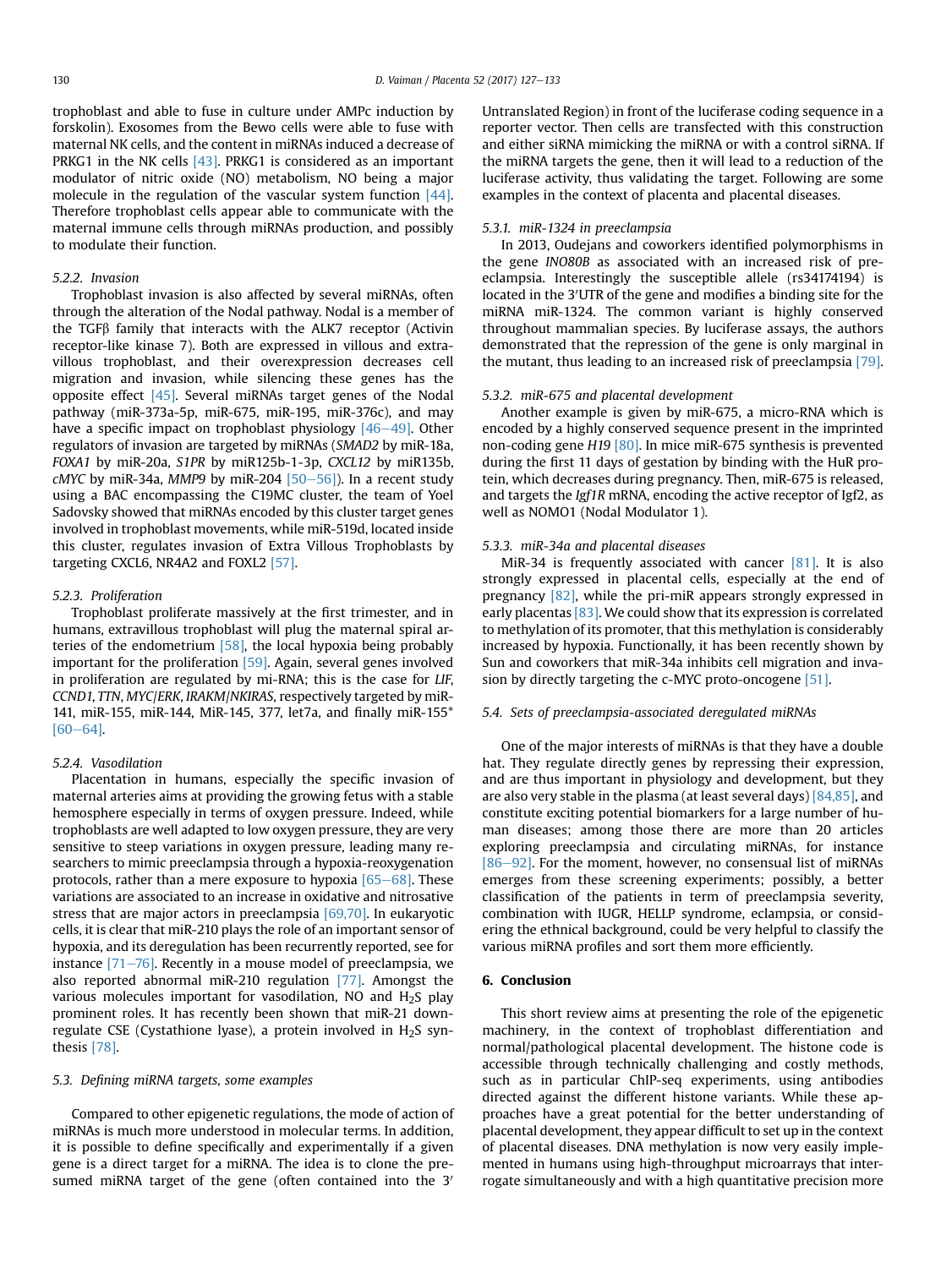<span id="page-4-0"></span>than 450,000 CpG in the genome. However, besides the use of demethylated maspin (SERPINB5) in the maternal blood [\[93\],](#page-6-0) such epigenetic marks are not envisaged for a systematic use in the context of placental diseases. An additional problem is that the link between DNA methylation and gene expression down-regulation is far from obvious [35]. Micro-RNA are probably the most promising biomarkers, cumulating the advantage of a good knowledge of their mode of action, high stability in the plasma, and the advantage of being easily detectable in the women plasma. For the moment, no clear subset of miRNAs appears as characteristic of preeclampsia; this may be due to the heterogeneity of the disease, and possibly a better clinical classification of the samples could drive significant progress in the field. This would imply analyzing a much higher number of human samples thoroughly characterized, which has not been done today. A more distant additional use of small RNA could be therapeutic, since siRNA could in principle be used to correct specifically anomalies of gene expression. Attempts to address small vesicles encompassing siRNA or therapeutic proteins towards the syncytiotrophoblast could be an interesting approach in the future.

## Conflict of interest

No conflict of interest declared.

#### Acknowledgement

Presented at the 2015 Global Pregnancy Collaboration (CoLab) conference in Oxford, England. The Global Pregnancy Collaboration is part of the Pre-eclampsia-Eclampsia Monitoring, Prevention  $\&$ Treatment (PRE-EMPT) initiative funded by the University of British Columbia, a grantee of the Bill & Melinda Gates Foundation.

#### References

- [1] [H. Niwa, Y. Toyooka, D. Shimosato, D. Strumpf, K. Takahashi, R. Yagi, J. Rossant,](http://refhub.elsevier.com/S0143-4004(16)30680-4/sref1) [Interaction between Oct3/4 and Cdx2 determines trophectoderm differenti](http://refhub.elsevier.com/S0143-4004(16)30680-4/sref1)[ation, Cell 123 \(5\) \(2005\) 917](http://refhub.elsevier.com/S0143-4004(16)30680-4/sref1)-[929](http://refhub.elsevier.com/S0143-4004(16)30680-4/sref1).
- [2] [A.P. Russ, S. Wattler, W.H. Colledge, S.A. Aparicio, M.B. Carlton, J.J. Pearce,](http://refhub.elsevier.com/S0143-4004(16)30680-4/sref2) [S.C. Barton, M.A. Surani, K. Ryan, M.C. Nehls, V. Wilson, M.J. Evans, Eomeso](http://refhub.elsevier.com/S0143-4004(16)30680-4/sref2)[dermin is required for mouse trophoblast development and mesoderm for](http://refhub.elsevier.com/S0143-4004(16)30680-4/sref2)[mation, Nature 404 \(6773\) \(2000\) 95](http://refhub.elsevier.com/S0143-4004(16)30680-4/sref2)-[99.](http://refhub.elsevier.com/S0143-4004(16)30680-4/sref2)
- [3] [R. Yagi, M.J. Kohn, I. Karavanova, K.J. Kaneko, D. Vullhorst, M.L. DePamphilis,](http://refhub.elsevier.com/S0143-4004(16)30680-4/sref3) [A. Buonanno, Transcription factor TEAD4 speci](http://refhub.elsevier.com/S0143-4004(16)30680-4/sref3)fies the trophectoderm lineage [at the beginning of mammalian development, Development 134 \(21\) \(2007\)](http://refhub.elsevier.com/S0143-4004(16)30680-4/sref3)  $3827 - 3836$  $3827 - 3836$
- [4] [K.K. Niakan, K. Eggan, Analysis of human embryos from zygote to blastocyst](http://refhub.elsevier.com/S0143-4004(16)30680-4/sref4) [reveals distinct gene expression patterns relative to the mouse, Dev. Biol. 375](http://refhub.elsevier.com/S0143-4004(16)30680-4/sref4)  $(1)$  (2013) 54-[64.](http://refhub.elsevier.com/S0143-4004(16)30680-4/sref4)
- [5] [M.A. Gonzalez, K.E. Tachibana, D.J. Adams, L. van der Weyden, M. Hemberger,](http://refhub.elsevier.com/S0143-4004(16)30680-4/sref5) [N. Coleman, A. Bradley, R.A. Laskey, Geminin is essential to prevent endor](http://refhub.elsevier.com/S0143-4004(16)30680-4/sref5)[eduplication and to form pluripotent cells during mammalian development,](http://refhub.elsevier.com/S0143-4004(16)30680-4/sref5) [Genes Dev. 20 \(14\) \(2006\) 1880](http://refhub.elsevier.com/S0143-4004(16)30680-4/sref5)-[1884.](http://refhub.elsevier.com/S0143-4004(16)30680-4/sref5)
- [6] [E. Maltepe, A.I. Bakardjiev, S.J. Fisher, The placenta: transcriptional, epigenetic,](http://refhub.elsevier.com/S0143-4004(16)30680-4/sref6) [and physiological integration during development, J. Clin. Invest. 120 \(4\)](http://refhub.elsevier.com/S0143-4004(16)30680-4/sref6)  $(2010)$  1016-[1025.](http://refhub.elsevier.com/S0143-4004(16)30680-4/sref6)
- [7] [K.L. Covello, J. Kehler, H. Yu, J.D. Gordan, A.M. Arsham, C.J. Hu, P.A. Labosky,](http://refhub.elsevier.com/S0143-4004(16)30680-4/sref7) [M.C. Simon, B. Keith, HIF-2alpha regulates Oct-4: effects of hypoxia on stem](http://refhub.elsevier.com/S0143-4004(16)30680-4/sref7) [cell function, embryonic development, and tumor growth, Genes Dev. 20 \(5\)](http://refhub.elsevier.com/S0143-4004(16)30680-4/sref7)  $(2006)$  557 $-570$  $-570$ .
- [8] [M. Constancia, G. Kelsey, W. Reik, Resourceful imprinting, Nature 432 \(7013\)](http://refhub.elsevier.com/S0143-4004(16)30680-4/sref8)  $(2004)$  53-[57.](http://refhub.elsevier.com/S0143-4004(16)30680-4/sref8)
- [9] [F. Cambuli, A. Murray, W. Dean, D. Dudzinska, F. Krueger, S. Andrews,](http://refhub.elsevier.com/S0143-4004(16)30680-4/sref9) [C.E. Senner, S.J. Cook, M. Hemberger, Epigenetic memory of the](http://refhub.elsevier.com/S0143-4004(16)30680-4/sref9) first cell fate [decision prevents complete ES cell reprogramming into trophoblast, Nat.](http://refhub.elsevier.com/S0143-4004(16)30680-4/sref9) [Commun. 5 \(2014\) 5538](http://refhub.elsevier.com/S0143-4004(16)30680-4/sref9).
- [10] [A. Burton, J. Muller, S. Tu, P. Padilla-Longoria, E. Guccione, M.E. Torres-Padilla,](http://refhub.elsevier.com/S0143-4004(16)30680-4/sref10) Single-cell profiling of epigenetic modifiers identifi[es PRDM14 as an inducer](http://refhub.elsevier.com/S0143-4004(16)30680-4/sref10) of cell fate in the mammalian embryo, Cell Rep.  $5(3)(2013)$  687-[701](http://refhub.elsevier.com/S0143-4004(16)30680-4/sref10).
- [11] [C. Rhee, B.K. Lee, S. Beck, A. Anjum, K.R. Cook, M. Popowski, H.O. Tucker,](http://refhub.elsevier.com/S0143-4004(16)30680-4/sref11) [J. Kim, Arid3a is essential to execution of the](http://refhub.elsevier.com/S0143-4004(16)30680-4/sref11) first cell fate decision via direct [embryonic and extraembryonic transcriptional regulation, Genes Dev. 28 \(20\)](http://refhub.elsevier.com/S0143-4004(16)30680-4/sref11) [\(2014\) 2219](http://refhub.elsevier.com/S0143-4004(16)30680-4/sref11)-[2232](http://refhub.elsevier.com/S0143-4004(16)30680-4/sref11).
- [12] [M.D. Anway, A.S. Cupp, M. Uzumcu, M.K. Skinner, Epigenetic](http://refhub.elsevier.com/S0143-4004(16)30680-4/sref12)

[transgenerational actions of endocrine disruptors and male fertility, Science](http://refhub.elsevier.com/S0143-4004(16)30680-4/sref12) [308 \(5727\) \(2005\) 1466](http://refhub.elsevier.com/S0143-4004(16)30680-4/sref12)-[1469](http://refhub.elsevier.com/S0143-4004(16)30680-4/sref12).

- [13] [C. van de Werken, G.W. van der Heijden, C. Eleveld, M. Teeuwssen, M. Albert,](http://refhub.elsevier.com/S0143-4004(16)30680-4/sref13) [W.M. Baarends, J.S. Laven, A.H. Peters, E.B. Baart, Paternal heterochromatin](http://refhub.elsevier.com/S0143-4004(16)30680-4/sref13) [formation in human embryos is H3K9/HP1 directed and primed by sperm](http://refhub.elsevier.com/S0143-4004(16)30680-4/sref13)derived histone modifi[cations, Nat. Commun. 5 \(2015\) 5868.](http://refhub.elsevier.com/S0143-4004(16)30680-4/sref13)
- [14] [M. Rassoulzadegan, V. Grandjean, P. Gounon, S. Vincent, I. Gillot, F. Cuzin,](http://refhub.elsevier.com/S0143-4004(16)30680-4/sref14) [RNA-mediated non-mendelian inheritance of an epigenetic change in the](http://refhub.elsevier.com/S0143-4004(16)30680-4/sref14) [mouse, Nature 441 \(7092\) \(2006\) 469](http://refhub.elsevier.com/S0143-4004(16)30680-4/sref14)-[474](http://refhub.elsevier.com/S0143-4004(16)30680-4/sref14).
- [15] [J. Kiani, V. Grandjean, R. Liebers, F. Tuorto, H. Ghanbarian, F. Lyko, F. Cuzin,](http://refhub.elsevier.com/S0143-4004(16)30680-4/sref15) [M. Rassoulzadegan, RNA-mediated epigenetic heredity requires the cytosine](http://refhub.elsevier.com/S0143-4004(16)30680-4/sref15) [methyltransferase Dnmt2, PLoS Genet. 9 \(5\) \(2013\) e1003498.](http://refhub.elsevier.com/S0143-4004(16)30680-4/sref15)
- [16] [G. Zhang, S. Pradhan, Mammalian epigenetic mechanisms, IUBMB Life 66 \(4\)](http://refhub.elsevier.com/S0143-4004(16)30680-4/sref16)  $(2014)$   $240 - 256$ .
- [17] [D.I. Schroeder, J.D. Blair, P. Lott, H.O. Yu, D. Hong, F. Crary, P. Ashwood,](http://refhub.elsevier.com/S0143-4004(16)30680-4/sref17) [C. Walker, I. Korf, W.P. Robinson, J.M. LaSalle, The human placenta methyl](http://refhub.elsevier.com/S0143-4004(16)30680-4/sref17)[ome, Proc. Natl. Acad. Sci. U. S. A. 110 \(15\) \(2013\) 6037](http://refhub.elsevier.com/S0143-4004(16)30680-4/sref17)-[6042](http://refhub.elsevier.com/S0143-4004(16)30680-4/sref17).
- [18] [R. Calicchio, L. Doridot, F. Miralles, C. Mehats, D. Vaiman, DNA methylation, an](http://refhub.elsevier.com/S0143-4004(16)30680-4/sref18) [epigenetic mode of gene expression regulation in reproductive science, Curr.](http://refhub.elsevier.com/S0143-4004(16)30680-4/sref18) [Pharm. Des. 20 \(11\) \(2013\) 1726](http://refhub.elsevier.com/S0143-4004(16)30680-4/sref18)-[1750](http://refhub.elsevier.com/S0143-4004(16)30680-4/sref18).
- [19] [T. Bianco-Miotto, B.T. Mayne, S. Buckberry, J. Breen, C.M. Rodriguez Lopez,](http://refhub.elsevier.com/S0143-4004(16)30680-4/sref19) [C.T. Roberts, Recent progress towards understanding the role of DNA](http://refhub.elsevier.com/S0143-4004(16)30680-4/sref19) [methylation in human placental development, Reproduction 152 \(1\) \(2016\)](http://refhub.elsevier.com/S0143-4004(16)30680-4/sref19)  $R23-R30$  $R23-R30$  $R23-R30$
- [20] [V.D. Winn, R. Haimov-Kochman, A.C. Paquet, Y.J. Yang, M.S. Madhusudhan,](http://refhub.elsevier.com/S0143-4004(16)30680-4/sref20) [M. Gormley, K.T. Feng, D.A. Bernlohr, S. McDonagh, L. Pereira, A. Sali,](http://refhub.elsevier.com/S0143-4004(16)30680-4/sref20) S.J. Fisher, Gene expression profi[ling of the human maternal-fetal interface](http://refhub.elsevier.com/S0143-4004(16)30680-4/sref20) [reveals dramatic changes between midgestation and term, Endocrinology 148](http://refhub.elsevier.com/S0143-4004(16)30680-4/sref20)  $(3)(2007)1059 - 1079.$  $(3)(2007)1059 - 1079.$  $(3)(2007)1059 - 1079.$
- [21] [C. Fuke, M. Shimabukuro, A. Petronis, J. Sugimoto, T. Oda, K. Miura,](http://refhub.elsevier.com/S0143-4004(16)30680-4/sref21) [T. Miyazaki, C. Ogura, Y. Okazaki, Y. Jinno, Age related changes in 5](http://refhub.elsevier.com/S0143-4004(16)30680-4/sref21) [methylcytosine content in human peripheral leukocytes and placentas: an](http://refhub.elsevier.com/S0143-4004(16)30680-4/sref21) [HPLC-based study, Ann. Hum. Genet. 68 \(Pt 3\) \(2004\) 196](http://refhub.elsevier.com/S0143-4004(16)30680-4/sref21)-[204.](http://refhub.elsevier.com/S0143-4004(16)30680-4/sref21)
- [22] [A. Honkela, J. Peltonen, H. Topa, I. Charapitsa, F. Matarese, K. Grote,](http://refhub.elsevier.com/S0143-4004(16)30680-4/sref22) [H.G. Stunnenberg, G. Reid, N.D. Lawrence, M. Rattray, Genome-wide modeling](http://refhub.elsevier.com/S0143-4004(16)30680-4/sref22) [of transcription kinetics reveals patterns of RNA production delays, Proc. Natl.](http://refhub.elsevier.com/S0143-4004(16)30680-4/sref22) [Acad. Sci. U. S. A. 112 \(42\) \(2015\) 13115](http://refhub.elsevier.com/S0143-4004(16)30680-4/sref22)-[13120.](http://refhub.elsevier.com/S0143-4004(16)30680-4/sref22)
- [23] [P. Zuccotti, A. Modelska, Studying the translatome with polysome pro](http://refhub.elsevier.com/S0143-4004(16)30680-4/sref23)filing, [Methods Mol. Biol. 1358 \(2016\) 59](http://refhub.elsevier.com/S0143-4004(16)30680-4/sref23)-[69](http://refhub.elsevier.com/S0143-4004(16)30680-4/sref23).
- [24] [M.E. Solano, M.K. Kowal, G.E. O'Rourke, A.K. Horst, K. Modest, T. Plosch,](http://refhub.elsevier.com/S0143-4004(16)30680-4/sref24) [R. Barikbin, C.C. Remus, R.G. Berger, C. Jago, H. Ho, G. Sass, V.J. Parker,](http://refhub.elsevier.com/S0143-4004(16)30680-4/sref24) [J.P. Lydon, F.J. DeMayo, K. Hecher, K. Karimi, P.C. Arck, Progesterone and](http://refhub.elsevier.com/S0143-4004(16)30680-4/sref24) [HMOX-1 promote fetal growth by CD8](http://refhub.elsevier.com/S0143-4004(16)30680-4/sref24)+ [T cell modulation, J. Clin. Invest. 125](http://refhub.elsevier.com/S0143-4004(16)30680-4/sref24) 4) (2015) 1726-[1738](http://refhub.elsevier.com/S0143-4004(16)30680-4/sref24).
- [25] [R.K. Yuen, M.S. Penaherrera, P. von Dadelszen, D.E. McFadden, W.P. Robinson,](http://refhub.elsevier.com/S0143-4004(16)30680-4/sref25) DNA methylation profi[ling of human placentas reveals promoter hypo](http://refhub.elsevier.com/S0143-4004(16)30680-4/sref25)[methylation of multiple genes in early-onset preeclampsia, Eur. J. Hum. Genet.](http://refhub.elsevier.com/S0143-4004(16)30680-4/sref25)  $18$  (9) (2010)  $1006 - 1012$ .
- [26] [J.C. Robins, C.J. Marsit, J.F. Padbury, S.S. Sharma, Endocrine disruptors, envi](http://refhub.elsevier.com/S0143-4004(16)30680-4/sref26)[ronmental oxygen, epigenetics and pregnancy, Front. Biosci. \(Elite Ed. 3](http://refhub.elsevier.com/S0143-4004(16)30680-4/sref26)  $(2011) 690 - 700.$  $(2011) 690 - 700.$  $(2011) 690 - 700.$
- [27] [S.T. Chelbi, F. Mondon, H. Jammes, C. Buffat, T.M. Mignot, J. Tost, F. Busato,](http://refhub.elsevier.com/S0143-4004(16)30680-4/sref27) [I. Gut, R. Rebourcet, P. Laissue, V. Tsatsaris, F. Gof](http://refhub.elsevier.com/S0143-4004(16)30680-4/sref27)finet, V. Rigourd, B. Carbonne, [F. Ferre, D. Vaiman, Expressional and epigenetic alterations of placental serine](http://refhub.elsevier.com/S0143-4004(16)30680-4/sref27) [protease inhibitors: SERPINA3 is a potential marker of preeclampsia, Hyper](http://refhub.elsevier.com/S0143-4004(16)30680-4/sref27)[tension 49 \(1\) \(2007\) 76](http://refhub.elsevier.com/S0143-4004(16)30680-4/sref27)-[83](http://refhub.elsevier.com/S0143-4004(16)30680-4/sref27).
- [28] [S.T. Chelbi, M.L. Wilson, A.C. Veillard, S.A. Ingles, J. Zhang, F. Mondon,](http://refhub.elsevier.com/S0143-4004(16)30680-4/sref28) [G. Gascoin-Lachambre, L. Doridot, T.M. Mignot, R. Rebourcet, B. Carbonne,](http://refhub.elsevier.com/S0143-4004(16)30680-4/sref28) [J.P. Concordet, S. Barbaux, D. Vaiman, Genetic and epigenetic mechanisms](http://refhub.elsevier.com/S0143-4004(16)30680-4/sref28) [collaborate to control SERPINA3 expression and its association with placental](http://refhub.elsevier.com/S0143-4004(16)30680-4/sref28) diseases, Hum. Mol. Genet. 21 (9)  $(2012)$  1968-[1978](http://refhub.elsevier.com/S0143-4004(16)30680-4/sref28).
- [29] [G. Gascoin-Lachambre, C. Buffat, R. Rebourcet, S.T. Chelbi, V. Rigourd,](http://refhub.elsevier.com/S0143-4004(16)30680-4/sref29) [F. Mondon, T.M. Mignot, E. Legras, U. Simeoni, D. Vaiman, S. Barbaux, Cullins](http://refhub.elsevier.com/S0143-4004(16)30680-4/sref29) [in human intra-uterine growth restriction: expressional and epigenetic al](http://refhub.elsevier.com/S0143-4004(16)30680-4/sref29)terations, Placenta 31  $(2)$   $(2010)$  151-[157.](http://refhub.elsevier.com/S0143-4004(16)30680-4/sref29)
- [30] [M. Causevic, M. Mohaupt, 11beta-Hydroxysteroid dehydrogenase type 2 in](http://refhub.elsevier.com/S0143-4004(16)30680-4/sref30) pregnancy and preeclampsia, Mol. Asp. Med. 28 (2) (2007)  $220-226$ .
- [31] [S. Chen, G. Zhao, H. Miao, R. Tang, Y. Song, Y. Hu, Z. Wang, Y. Hou, MicroRNA-](http://refhub.elsevier.com/S0143-4004(16)30680-4/sref31)[494 inhibits the growth and angiogenesis-regulating potential of mesen](http://refhub.elsevier.com/S0143-4004(16)30680-4/sref31)[chymal stem cells, FEBS Lett. 589 \(6\) \(2015\) 710](http://refhub.elsevier.com/S0143-4004(16)30680-4/sref31)-[717](http://refhub.elsevier.com/S0143-4004(16)30680-4/sref31).
- [32] [D.K. Bourque, L. Avila, M. Penaherrera, P. von Dadelszen, W.P. Robinson,](http://refhub.elsevier.com/S0143-4004(16)30680-4/sref32) [Decreased placental methylation at the H19/IGF2 imprinting control region is](http://refhub.elsevier.com/S0143-4004(16)30680-4/sref32) [associated with normotensive intrauterine growth restriction but not pre](http://refhub.elsevier.com/S0143-4004(16)30680-4/sref32)[eclampsia, Placenta 31 \(3\) \(2010\) 197](http://refhub.elsevier.com/S0143-4004(16)30680-4/sref32)-[202.](http://refhub.elsevier.com/S0143-4004(16)30680-4/sref32)
- [33] [R.L. Widom, J.Y. Lee, C. Joseph, I. Gordon-Froome, J.H. Korn, The hcKrox gene](http://refhub.elsevier.com/S0143-4004(16)30680-4/sref33) [family regulates multiple extracellular matrix genes, Matrix Biol. 20 \(7\) \(2001\)](http://refhub.elsevier.com/S0143-4004(16)30680-4/sref33)  $451 - 462$  $451 - 462$ .
- [34] [N. Sasai, M. Nakao, P.A. Defossez, Sequence-speci](http://refhub.elsevier.com/S0143-4004(16)30680-4/sref34)fic recognition of methylated DNA by human zinc-fi[nger proteins, Nucleic Acids Res. 38 \(15\) \(2010\)](http://refhub.elsevier.com/S0143-4004(16)30680-4/sref34)  $5015 - 5022$  $5015 - 5022$  $5015 - 5022$
- [35] [C.G. Spruijt, M. Vermeulen, DNA methylation: old dog, new tricks? Nat. Struct.](http://refhub.elsevier.com/S0143-4004(16)30680-4/sref35) [Mol. Biol. 21 \(11\) \(2014\) 949](http://refhub.elsevier.com/S0143-4004(16)30680-4/sref35)-[954](http://refhub.elsevier.com/S0143-4004(16)30680-4/sref35).
- [36] [T. Treiber, N. Treiber, G. Meister, Regulation of microRNA biogenesis and](http://refhub.elsevier.com/S0143-4004(16)30680-4/sref36) function, Thromb. Haemost.  $107(4)(2012)$  605-[610](http://refhub.elsevier.com/S0143-4004(16)30680-4/sref36).
- [37] [R.C. Friedman, K.K. Farh, C.B. Burge, D.P. Bartel, Most mammalian mRNAs are](http://refhub.elsevier.com/S0143-4004(16)30680-4/sref37)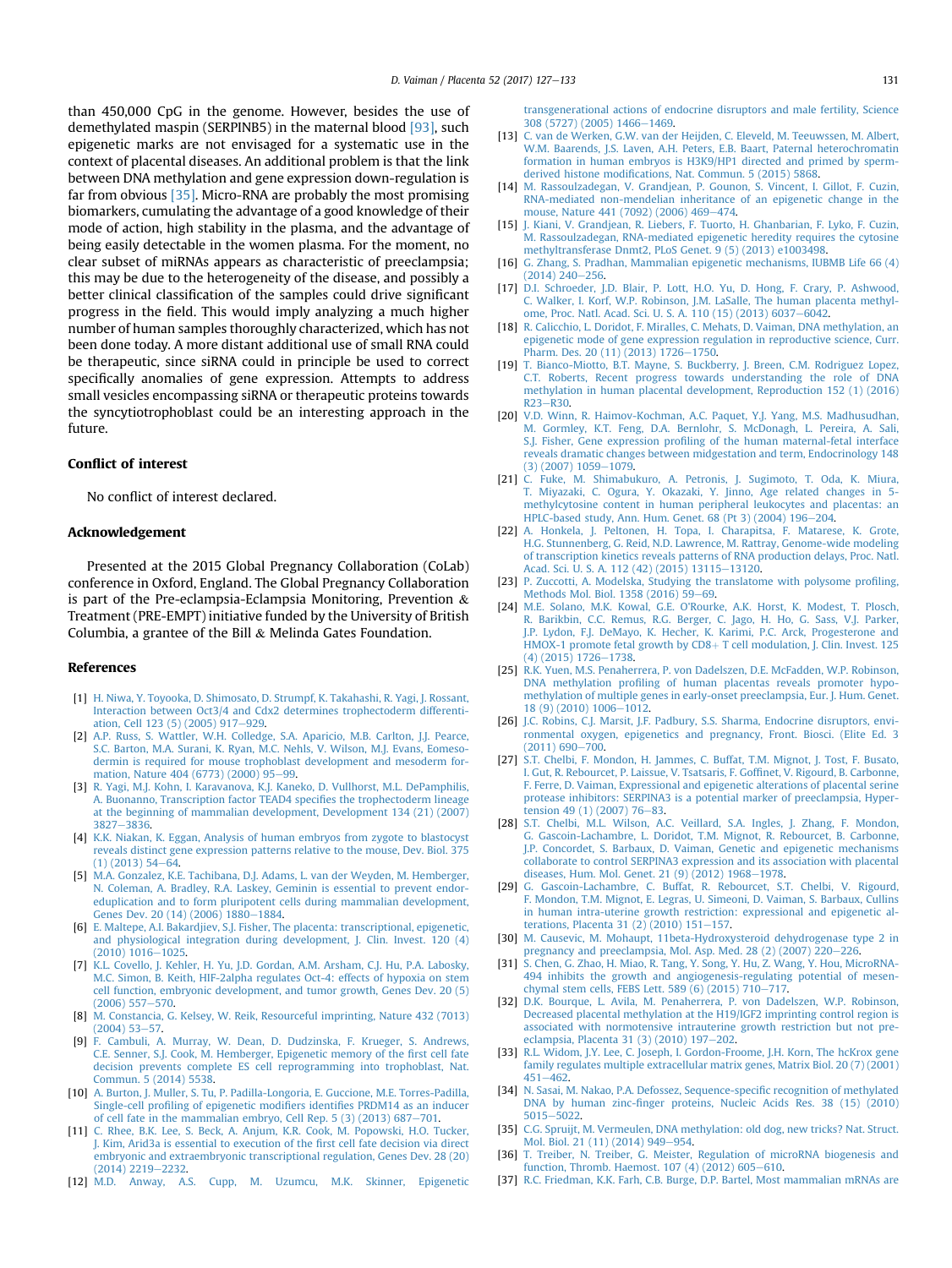conserved targets of microRNAs, Genome Res.  $19(1)(2009)$  92-[105](http://refhub.elsevier.com/S0143-4004(16)30680-4/sref37).

- <span id="page-5-0"></span>[38] [R.B. Donker, J.F. Mouillet, T. Chu, C.A. Hubel, D.B. Stolz, A.E. Morelli,](http://refhub.elsevier.com/S0143-4004(16)30680-4/sref38) Y. Sadovsky, The expression profi[le of C19MC microRNAs in primary human](http://refhub.elsevier.com/S0143-4004(16)30680-4/sref38) trophoblast cells and exosomes, Mol. Hum. Reprod. 18  $(8)$   $(2012)$   $417-424$  $417-424$ .
- [39] [D.M. Morales-Prieto, W. Chaiwangyen, S. Ospina-Prieto, U. Schneider,](http://refhub.elsevier.com/S0143-4004(16)30680-4/sref39) [J. Herrmann, B. Gruhn, U.R. Markert, MicroRNA expression pro](http://refhub.elsevier.com/S0143-4004(16)30680-4/sref39)files of trophoblastic cells, Placenta 33 $(9)$  $(2012)$  725-[734.](http://refhub.elsevier.com/S0143-4004(16)30680-4/sref39)
- [40] [M. Kirszenbaum, P. Moreau, E. Gluckman, J. Dausset, E. Carosella, An alter](http://refhub.elsevier.com/S0143-4004(16)30680-4/sref40)[natively spliced form of HLA-G mRNA in human trophoblasts and evidence for](http://refhub.elsevier.com/S0143-4004(16)30680-4/sref40) [the presence of HLA-G transcript in adult lymphocytes, Proc. Natl. Acad. Sci. U.](http://refhub.elsevier.com/S0143-4004(16)30680-4/sref40)  $S. A. 91 (10) (1994) 4209 - 4213.$  $S. A. 91 (10) (1994) 4209 - 4213.$  $S. A. 91 (10) (1994) 4209 - 4213.$  $S. A. 91 (10) (1994) 4209 - 4213.$
- [41] [C. Zhang, Q. Li, N. Ren, C. Li, X. Wang, M. Xie, Z. Gao, Z. Pan, C. Zhao, C. Ren,](http://refhub.elsevier.com/S0143-4004(16)30680-4/sref41) [W. Yang, Placental miR-106a approximately 363 cluster is dysregulated in](http://refhub.elsevier.com/S0143-4004(16)30680-4/sref41) preeclamptic placenta, Placenta  $36(2)(2014)$  250-[252](http://refhub.elsevier.com/S0143-4004(16)30680-4/sref41).
- [42] [I. Manaster, D. Goldman-Wohl, C. Green](http://refhub.elsevier.com/S0143-4004(16)30680-4/sref42)field, D. Nachmani, P. Tsukerman, [Y. Hamani, S. Yagel, O. Mandelboim, MiRNA-mediated control of HLA-G](http://refhub.elsevier.com/S0143-4004(16)30680-4/sref42) [expression and function, PLoS One 7 \(3\) \(2012\) e33395.](http://refhub.elsevier.com/S0143-4004(16)30680-4/sref42)
- [43] [S. Kambe, H. Yoshitake, K. Yuge, Y. Ishida, M.M. Ali, T. Takizawa, T. Kuwata,](http://refhub.elsevier.com/S0143-4004(16)30680-4/sref43) [A. Ohkuchi, S. Matsubara, M. Suzuki, T. Takeshita, S. Saito, Human exosomal](http://refhub.elsevier.com/S0143-4004(16)30680-4/sref43) [placenta-associated miR-517a-3p modulates the expression of PRKG1 mRNA](http://refhub.elsevier.com/S0143-4004(16)30680-4/sref43) [in Jurkat cells, Biol. Reprod. 91 \(5\) \(2014\) 129.](http://refhub.elsevier.com/S0143-4004(16)30680-4/sref43)
- [44] [I. Birschmann, U. Walter, Physiology and pathophysiology of vascular](http://refhub.elsevier.com/S0143-4004(16)30680-4/sref44) [signaling controlled by guanosine 3',5'-cyclic monophosphate-dependent](http://refhub.elsevier.com/S0143-4004(16)30680-4/sref44) [protein kinase, Acta Biochim. Pol. 51 \(2\) \(2004\) 397](http://refhub.elsevier.com/S0143-4004(16)30680-4/sref44)-[404](http://refhub.elsevier.com/S0143-4004(16)30680-4/sref44).
- [45] [L. Nadeem, S. Munir, G. Fu, C. Dunk, D. Baczyk, I. Caniggia, S. Lye, C. Peng,](http://refhub.elsevier.com/S0143-4004(16)30680-4/sref45) [Nodal signals through activin receptor-like kinase 7 to inhibit trophoblast](http://refhub.elsevier.com/S0143-4004(16)30680-4/sref45) [migration and invasion: implication in the pathogenesis of preeclampsia, Am.](http://refhub.elsevier.com/S0143-4004(16)30680-4/sref45) I. Pathol. 178 (3) (2011) 1177-[1189.](http://refhub.elsevier.com/S0143-4004(16)30680-4/sref45)
- [46] [W.L. Gao, M. Liu, Y. Yang, H. Yang, Q. Liao, Y. Bai, Y.X. Li, D. Li, C. Peng,](http://refhub.elsevier.com/S0143-4004(16)30680-4/sref46) [Y.L. Wang, The imprinted H19 gene regulates human placental trophoblast](http://refhub.elsevier.com/S0143-4004(16)30680-4/sref46) [cell proliferation via encoding miR-675 that targets Nodal Modulator 1](http://refhub.elsevier.com/S0143-4004(16)30680-4/sref46) [\(NOMO1\), RNA Biol. 9 \(7\) \(2012\) 1002](http://refhub.elsevier.com/S0143-4004(16)30680-4/sref46)-[1010.](http://refhub.elsevier.com/S0143-4004(16)30680-4/sref46)
- [47] [G. Fu, G. Ye, L. Nadeem, L. Ji, T. Manchanda, Y. Wang, Y. Zhao, J. Qiao,](http://refhub.elsevier.com/S0143-4004(16)30680-4/sref47) [Y.L. Wang, S. Lye, B.B. Yang, C. Peng, MicroRNA-376c impairs transforming](http://refhub.elsevier.com/S0143-4004(16)30680-4/sref47) [growth factor-beta and nodal signaling to promote trophoblast cell prolifer](http://refhub.elsevier.com/S0143-4004(16)30680-4/sref47)ation and invasion, Hypertension  $61$   $(4)$   $(2013)$   $864-872$  $864-872$ .
- [48] [Y. Bai, W. Yang, H.X. Yang, Q. Liao, G. Ye, G. Fu, L. Ji, P. Xu, H. Wang, Y.X. Li,](http://refhub.elsevier.com/S0143-4004(16)30680-4/sref48) [C. Peng, Y.L. Wang, Downregulated miR-195 detected in preeclamptic](http://refhub.elsevier.com/S0143-4004(16)30680-4/sref48) [placenta affects trophoblast cell invasion via modulating ActRIIA expression,](http://refhub.elsevier.com/S0143-4004(16)30680-4/sref48) [PLoS One 7 \(6\) \(2012\) e38875](http://refhub.elsevier.com/S0143-4004(16)30680-4/sref48).
- [49] [L. Luo, G. Ye, L. Nadeem, G. Fu, B.B. Yang, E. Honarparvar, C. Dunk, S. Lye,](http://refhub.elsevier.com/S0143-4004(16)30680-4/sref49) [C. Peng, MicroRNA-378a-5p promotes trophoblast cell survival, migration and](http://refhub.elsevier.com/S0143-4004(16)30680-4/sref49) [invasion by targeting Nodal, J. Cell Sci. 125 \(Pt 13\) \(2012\) 3124](http://refhub.elsevier.com/S0143-4004(16)30680-4/sref49)-[3132](http://refhub.elsevier.com/S0143-4004(16)30680-4/sref49).
- [50] [Y. Yu, L. Wang, T. Liu, H. Guan, MicroRNA-204 suppresses trophoblast-like cell](http://refhub.elsevier.com/S0143-4004(16)30680-4/sref50) [invasion by targeting matrix metalloproteinase-9, Biochem. Biophys. Res.](http://refhub.elsevier.com/S0143-4004(16)30680-4/sref50) [Commun. 463 \(3\) \(2015\) 285](http://refhub.elsevier.com/S0143-4004(16)30680-4/sref50)-[291.](http://refhub.elsevier.com/S0143-4004(16)30680-4/sref50)
- [51] [Y. Gu, X. Zhang, Q. Yang, J. Wang, Y. He, Z. Sun, H. Zhang, Aberrant placental](http://refhub.elsevier.com/S0143-4004(16)30680-4/sref51) [villus expression of miR-486-3p and miR-3074-5p in recurrent miscarriage](http://refhub.elsevier.com/S0143-4004(16)30680-4/sref51) [patients and uterine expression of these MicroRNAs during early pregnancy in](http://refhub.elsevier.com/S0143-4004(16)30680-4/sref51) mice, Gynecol. Obstet. Invest. 81 (2016)  $112-117$ .
- [52] [R.T. Pang, C.O. Leung, T.M. Ye, W. Liu, P.C. Chiu, K.K. Lam, K.F. Lee, W.S. Yeung,](http://refhub.elsevier.com/S0143-4004(16)30680-4/sref52) [MicroRNA-34a suppresses invasion through downregulation of Notch1 and](http://refhub.elsevier.com/S0143-4004(16)30680-4/sref52) [Jagged1 in cervical carcinoma and choriocarcinoma cells, Carcinogenesis 31](http://refhub.elsevier.com/S0143-4004(16)30680-4/sref52)  $(6)$  (2010) 1037-[1044.](http://refhub.elsevier.com/S0143-4004(16)30680-4/sref52)
- [53] [S. Tamaru, Y. Mizuno, H. Tochigi, T. Kajihara, Y. Okazaki, R. Okagaki, Y. Kamei,](http://refhub.elsevier.com/S0143-4004(16)30680-4/sref53) [O. Ishihara, A. Itakura, MicroRNA-135b suppresses extravillous trophoblast](http://refhub.elsevier.com/S0143-4004(16)30680-4/sref53)[derived HTR-8/SVneo cell invasion by directly down regulating CXCL12 un](http://refhub.elsevier.com/S0143-4004(16)30680-4/sref53)[der low oxygen conditions, Biochem. Biophys. Res. Commun. 461 \(2\) \(2015\)](http://refhub.elsevier.com/S0143-4004(16)30680-4/sref53)  $421 - 426$  $421 - 426$ .
- [54] [L. Anton, A.O. Olarerin-George, J.B. Hogenesch, M.A. Elovitz, Placental](http://refhub.elsevier.com/S0143-4004(16)30680-4/sref54) [expression of miR-517a/b and miR-517c contributes to trophoblast dysfunc](http://refhub.elsevier.com/S0143-4004(16)30680-4/sref54)[tion and preeclampsia, PLoS One 10 \(3\) \(2015\) e0122707](http://refhub.elsevier.com/S0143-4004(16)30680-4/sref54).
- [55] [Y. Wang, Y. Zhang, H. Wang, J. Wang, Z. Pan, S. Luo, Aberrantly up-regulated](http://refhub.elsevier.com/S0143-4004(16)30680-4/sref55) [miR-20a in pre-eclampsic placenta compromised the proliferative and inva](http://refhub.elsevier.com/S0143-4004(16)30680-4/sref55)[sive behaviors of trophoblast cells by targeting forkhead box protein A1, Int. J.](http://refhub.elsevier.com/S0143-4004(16)30680-4/sref55) [Biol. Sci. 10 \(9\) \(2014\) 973](http://refhub.elsevier.com/S0143-4004(16)30680-4/sref55)-[982](http://refhub.elsevier.com/S0143-4004(16)30680-4/sref55).
- [56] [P. Xu, Y. Zhao, M. Liu, Y. Wang, H. Wang, Y.X. Li, X. Zhu, Y. Yao, J. Qiao, L. Ji,](http://refhub.elsevier.com/S0143-4004(16)30680-4/sref56) [Y.L. Wang, Variations of microRNAs in human placentas and plasma from](http://refhub.elsevier.com/S0143-4004(16)30680-4/sref56) preeclamptic pregnancy, Hypertension 63 (6)  $(2014)$  1276-[1284.](http://refhub.elsevier.com/S0143-4004(16)30680-4/sref56)
- [57] [L. Xie, J.F. Mouillet, T. Chu, W.T. Parks, E. Sadovsky, M. Kno](http://refhub.elsevier.com/S0143-4004(16)30680-4/sref57)fler, Y. Sadovsky, [C19MC microRNAs regulate the migration of human trophoblasts, Endocri](http://refhub.elsevier.com/S0143-4004(16)30680-4/sref57)[nology 155 \(12\) \(2014\) 4975](http://refhub.elsevier.com/S0143-4004(16)30680-4/sref57)-[4985.](http://refhub.elsevier.com/S0143-4004(16)30680-4/sref57)
- [58] [L. Carbillon, J.C. Challier, S. Alouini, M. Uzan, S. Uzan, Uteroplacental circula](http://refhub.elsevier.com/S0143-4004(16)30680-4/sref58)[tion development: doppler assessment and clinical importance, Placenta 22](http://refhub.elsevier.com/S0143-4004(16)30680-4/sref58)  $(10)$   $(2001)$  795-[799.](http://refhub.elsevier.com/S0143-4004(16)30680-4/sref58)
- [59] [O. Genbacev, To proliferate or to divide to be or not to be, Early Pregnancy 5](http://refhub.elsevier.com/S0143-4004(16)30680-4/sref59)  $(1)$  (2001) 63-[64](http://refhub.elsevier.com/S0143-4004(16)30680-4/sref59).
- [60] [D.M. Morales-Prieto, E. Schleussner, U.R. Markert, Reduction in miR-141 is](http://refhub.elsevier.com/S0143-4004(16)30680-4/sref60) [induced by leukemia inhibitory factor and inhibits proliferation in chorio](http://refhub.elsevier.com/S0143-4004(16)30680-4/sref60)carcinoma cell line JEG-3, Am. J. Reprod. Immunol. 66  $(Suppl 1)$  (2011) 57–[62](http://refhub.elsevier.com/S0143-4004(16)30680-4/sref60).
- [61] [Y. Dai, Z. Qiu, Z. Diao, L. Shen, P. Xue, H. Sun, Y. Hu, MicroRNA-155 inhibits](http://refhub.elsevier.com/S0143-4004(16)30680-4/sref61) [proliferation and migration of human extravillous trophoblast derived HTR-8/](http://refhub.elsevier.com/S0143-4004(16)30680-4/sref61) SVneo cells via down-regulating cyclin D1, Placenta  $33(10)(2012)824-829$  $33(10)(2012)824-829$ .
- [62] [Y. Liang, Q. Lin, F. Luo, W. Wu, T. Yang, S. Wan, Requirement of miR-144 in CsA](http://refhub.elsevier.com/S0143-4004(16)30680-4/sref62) [induced proliferation and invasion of human trophoblast cells by targeting](http://refhub.elsevier.com/S0143-4004(16)30680-4/sref62)

[titin, J. Cell Biochem. 115 \(4\) \(2014\) 690](http://refhub.elsevier.com/S0143-4004(16)30680-4/sref62)-[696](http://refhub.elsevier.com/S0143-4004(16)30680-4/sref62).

- [63] [F. Farrokhnia, J.D. Aplin, M. Westwood, K. Forbes, MicroRNA regulation of](http://refhub.elsevier.com/S0143-4004(16)30680-4/sref63) [mitogenic signaling networks in the human placenta, J. Biol. Chem. 289 \(44\)](http://refhub.elsevier.com/S0143-4004(16)30680-4/sref63)  $(2014)$  30404-[30416](http://refhub.elsevier.com/S0143-4004(16)30680-4/sref63).
- [64] [P. Xue, M. Zheng, Z. Diao, L. Shen, M. Liu, P. Gong, H. Sun, Y. Hu, miR-155\\*](http://refhub.elsevier.com/S0143-4004(16)30680-4/sref64) [mediates suppressive effect of PTEN 3'-untranslated region on AP-1/NF](http://refhub.elsevier.com/S0143-4004(16)30680-4/sref64)[kappaB pathway in HTR-8/SVneo cells, Placenta 34 \(8\) \(2013\) 650](http://refhub.elsevier.com/S0143-4004(16)30680-4/sref64)-[656](http://refhub.elsevier.com/S0143-4004(16)30680-4/sref64).
- [65] [Z. Yang, B. Bai, X. Luo, X. Xiao, X. Liu, Y. Ding, H. Zhang, L. Gao, J. Li, H. Qi,](http://refhub.elsevier.com/S0143-4004(16)30680-4/sref65) [Downregulated Kruppel-like factor 8 is involved in decreased trophoblast](http://refhub.elsevier.com/S0143-4004(16)30680-4/sref65) [invasion under hypoxia-reoxygenation conditions, Reprod. Sci. 21 \(1\) \(2014\)](http://refhub.elsevier.com/S0143-4004(16)30680-4/sref65)  $72 - 81.$  $72 - 81.$  $72 - 81.$  $72 - 81.$
- [66] [R.E. Leach, B.A. Kilburn, A. Petkova, R. Romero, D.R. Armant, Diminished](http://refhub.elsevier.com/S0143-4004(16)30680-4/sref66) [survival of human cytotrophoblast cells exposed to hypoxia/reoxygenation](http://refhub.elsevier.com/S0143-4004(16)30680-4/sref66) [injury and associated reduction of heparin-binding epidermal growth factor](http://refhub.elsevier.com/S0143-4004(16)30680-4/sref66)[like growth factor, Am. J. Obstet. Gynecol. 198 \(4\) \(2008\), 471 e1-7; discussion](http://refhub.elsevier.com/S0143-4004(16)30680-4/sref66)  $e7 - 8$  $e7 - 8$  $e7 - 8$
- [67] [L. Belkacemi, S.A. Bainbridge, M.A. Dickinson, G.N. Smith, C.H. Graham, Glyc](http://refhub.elsevier.com/S0143-4004(16)30680-4/sref67)[eryl trinitrate inhibits hypoxia/reoxygenation-induced apoptosis in the syn](http://refhub.elsevier.com/S0143-4004(16)30680-4/sref67)[cytiotrophoblast of the human placenta: therapeutic implications for](http://refhub.elsevier.com/S0143-4004(16)30680-4/sref67) [preeclampsia, Am. J. Pathol. 170 \(3\) \(2007\) 909](http://refhub.elsevier.com/S0143-4004(16)30680-4/sref67)–[920](http://refhub.elsevier.com/S0143-4004(16)30680-4/sref67).
- [68] [L.O. Kurlak, H.D. Mistry, T. Cindrova-Davies, G.J. Burton, F.B. Pipkin, Human](http://refhub.elsevier.com/S0143-4004(16)30680-4/sref68) [placental renin-angiotensin system in normotensive and pre-eclamptic](http://refhub.elsevier.com/S0143-4004(16)30680-4/sref68) [pregnancies at high altitude and after acute hypoxia-reoxygenation insult,](http://refhub.elsevier.com/S0143-4004(16)30680-4/sref68) [J. Physiol. 594 \(5\) \(2016 Mar 1\) 1327](http://refhub.elsevier.com/S0143-4004(16)30680-4/sref68)-[1340.](http://refhub.elsevier.com/S0143-4004(16)30680-4/sref68)
- [69] [T. Cotechini, M. Komisarenko, A. Sperou, S. Macdonald-Goodfellow,](http://refhub.elsevier.com/S0143-4004(16)30680-4/sref69) M.A. Adams, C.H. Graham, Infl[ammation in rat pregnancy inhibits spiral artery](http://refhub.elsevier.com/S0143-4004(16)30680-4/sref69) [remodeling leading to fetal growth restriction and features of preeclampsia,](http://refhub.elsevier.com/S0143-4004(16)30680-4/sref69) J. Exp. Med. 211 (1) (2014)  $165-179$ .
- [70] [L. Myatt, A.L. Eis, D.E. Brockman, I.A. Greer, F. Lyall, Endothelial nitric oxide](http://refhub.elsevier.com/S0143-4004(16)30680-4/sref70) [synthase in placental villous tissue from normal, pre-eclamptic and intra](http://refhub.elsevier.com/S0143-4004(16)30680-4/sref70)[uterine growth restricted pregnancies, Hum. Reprod. 12 \(1\) \(1997\) 167](http://refhub.elsevier.com/S0143-4004(16)30680-4/sref70)-[172](http://refhub.elsevier.com/S0143-4004(16)30680-4/sref70).
- [71] [K. Mayor-Lynn, T. Toloubeydokhti, A.C. Cruz, N. Chegini, Expression pro](http://refhub.elsevier.com/S0143-4004(16)30680-4/sref71)file of [microRNAs and mRNAs in human placentas from pregnancies complicated by](http://refhub.elsevier.com/S0143-4004(16)30680-4/sref71) [preeclampsia and preterm labor, Reprod. Sci. 18 \(1\) \(2011\) 46](http://refhub.elsevier.com/S0143-4004(16)30680-4/sref71)-[56.](http://refhub.elsevier.com/S0143-4004(16)30680-4/sref71)
- [72] [O. Ishibashi, A. Ohkuchi, M.M. Ali, R. Kurashina, S.S. Luo, T. Ishikawa,](http://refhub.elsevier.com/S0143-4004(16)30680-4/sref72) [T. Takizawa, C. Hirashima, K. Takahashi, M. Migita, G. Ishikawa, K. Yoneyama,](http://refhub.elsevier.com/S0143-4004(16)30680-4/sref72) [H. Asakura, A. Izumi, S. Matsubara, T. Takeshita, Hydroxysteroid \(17-beta\)](http://refhub.elsevier.com/S0143-4004(16)30680-4/sref72) [dehydrogenase 1 is dysregulated by miR-210 and miR-518c that are aber](http://refhub.elsevier.com/S0143-4004(16)30680-4/sref72)[rantly expressed in preeclamptic placentas: a novel marker for predicting](http://refhub.elsevier.com/S0143-4004(16)30680-4/sref72) preeclampsia, Hypertension 59  $(2)$   $(2012)$   $265-273$ .
- [73] [S. Muralimanoharan, A. Maloyan, J. Mele, C. Guo, L.G. Myatt, L. Myatt, MIR-210](http://refhub.elsevier.com/S0143-4004(16)30680-4/sref73) [modulates mitochondrial respiration in placenta with preeclampsia, Placenta](http://refhub.elsevier.com/S0143-4004(16)30680-4/sref73) [33 \(10\) \(2012\) 816](http://refhub.elsevier.com/S0143-4004(16)30680-4/sref73)-[823](http://refhub.elsevier.com/S0143-4004(16)30680-4/sref73).
- [74] [D.C. Lee, R. Romero, J.S. Kim, A.L. Tarca, D. Montenegro, B.L. Pineles, E. Kim,](http://refhub.elsevier.com/S0143-4004(16)30680-4/sref74) [J. Lee, S.Y. Kim, S. Draghici, P. Mittal, J.P. Kusanovic, T. Chaiworapongsa,](http://refhub.elsevier.com/S0143-4004(16)30680-4/sref74) [S.S. Hassan, C.J. Kim, miR-210 targets iron-sulfur cluster scaffold homologue in](http://refhub.elsevier.com/S0143-4004(16)30680-4/sref74) [human trophoblast cell lines: siderosis of interstitial trophoblasts as a novel](http://refhub.elsevier.com/S0143-4004(16)30680-4/sref74) [pathology of preterm preeclampsia and small-for-gestational-age pregnan](http://refhub.elsevier.com/S0143-4004(16)30680-4/sref74)[cies, Am. J. Pathol. 179 \(2\) \(2011\) 590](http://refhub.elsevier.com/S0143-4004(16)30680-4/sref74)-[602](http://refhub.elsevier.com/S0143-4004(16)30680-4/sref74).
- [75] [L. Anton, A.O. Olarerin-George, N. Schwartz, S. Srinivas, J. Bastek,](http://refhub.elsevier.com/S0143-4004(16)30680-4/sref75) [J.B. Hogenesch, M.A. Elovitz, miR-210 inhibits trophoblast invasion and is a](http://refhub.elsevier.com/S0143-4004(16)30680-4/sref75) [serum biomarker for preeclampsia, Am. J. Pathol. 183 \(5\) \(2013\) 1437](http://refhub.elsevier.com/S0143-4004(16)30680-4/sref75)–[1445](http://refhub.elsevier.com/S0143-4004(16)30680-4/sref75).
- [76] [D.A. Enquobahrie, D.F. Abetew, T.K. Sorensen, D. Willoughby,](http://refhub.elsevier.com/S0143-4004(16)30680-4/sref76) [K. Chidambaram, M.A. Williams, Placental microRNA expression in pregnan](http://refhub.elsevier.com/S0143-4004(16)30680-4/sref76)[cies complicated by preeclampsia, Am. J. Obstet. Gynecol. 204\(2\) \(178\) \(2011\)](http://refhub.elsevier.com/S0143-4004(16)30680-4/sref76)  $e12 - 21$  $e12 - 21$ .
- [77] [L. Doridot, L. Chatre, A. Ducat, J.L. Vilotte, A. Lombes, C. Mehats, S. Barbaux,](http://refhub.elsevier.com/S0143-4004(16)30680-4/sref77) [R. Calicchio, M. Ricchetti, D. Vaiman, Nitroso-redox balance and mitochondrial](http://refhub.elsevier.com/S0143-4004(16)30680-4/sref77) [homeostasis are regulated by STOX1, a pre-eclampsia-associated gene, Anti](http://refhub.elsevier.com/S0143-4004(16)30680-4/sref77)[oxid. Redox Signal 21 \(6\) \(2014\) 819](http://refhub.elsevier.com/S0143-4004(16)30680-4/sref77)-[834](http://refhub.elsevier.com/S0143-4004(16)30680-4/sref77).
- [78] [T. Cindrova-Davies, E.A. Herrera, Y. Niu, J. Kingdom, D.A. Giussani, G.J. Burton,](http://refhub.elsevier.com/S0143-4004(16)30680-4/sref78) [Reduced cystathionine gamma-lyase and increased miR-21 expression are](http://refhub.elsevier.com/S0143-4004(16)30680-4/sref78) [associated with increased vascular resistance in growth-restricted pregnan](http://refhub.elsevier.com/S0143-4004(16)30680-4/sref78)cies: hydrogen sulfi[de as a placental vasodilator, Am. J. Pathol. 182 \(4\) \(2013\)](http://refhub.elsevier.com/S0143-4004(16)30680-4/sref78) [1448](http://refhub.elsevier.com/S0143-4004(16)30680-4/sref78)-[1458](http://refhub.elsevier.com/S0143-4004(16)30680-4/sref78).
- [79] [C.B. Oudejans, O.J. Michel, R. Janssen, R. Habets, A. Poutsma, E.A. Sistermans,](http://refhub.elsevier.com/S0143-4004(16)30680-4/sref79) [M.M. Weiss, D. Incarnato, S. Oliviero, G. Kleiverda, M. Van Dijk,](http://refhub.elsevier.com/S0143-4004(16)30680-4/sref79) [R. Arngrimsson, Susceptibility allele-speci](http://refhub.elsevier.com/S0143-4004(16)30680-4/sref79)fic loss of miR-1324-mediated [silencing of the INO80B chromatin-assembly complex gene in pre](http://refhub.elsevier.com/S0143-4004(16)30680-4/sref79)[eclampsia, Hum. Mol. Genet. 24 \(1\) \(2015\) 118](http://refhub.elsevier.com/S0143-4004(16)30680-4/sref79)-[127](http://refhub.elsevier.com/S0143-4004(16)30680-4/sref79).
- [80] [A. Keniry, D. Oxley, P. Monnier, M. Kyba, L. Dandolo, G. Smits, W. Reik, The](http://refhub.elsevier.com/S0143-4004(16)30680-4/sref80) [H19 lincRNA is a developmental reservoir of miR-675 that suppresses growth](http://refhub.elsevier.com/S0143-4004(16)30680-4/sref80) [and Igf1r, Nat. Cell Biol. 14 \(7\) \(2012\) 659](http://refhub.elsevier.com/S0143-4004(16)30680-4/sref80)-[665](http://refhub.elsevier.com/S0143-4004(16)30680-4/sref80).
- [81] [M. Ghandadi, A. Sahebkar, MicroRNA-34a and its target genes: key factors in](http://refhub.elsevier.com/S0143-4004(16)30680-4/sref81) [cancer multidrug resistance, Curr. Pharm. Des. 22 \(7\) \(2016\) 933](http://refhub.elsevier.com/S0143-4004(16)30680-4/sref81)-[939.](http://refhub.elsevier.com/S0143-4004(16)30680-4/sref81)
- [82] [Y. Gu, J. Sun, L.J. Groome, Y. Wang, Differential miRNA expression pro](http://refhub.elsevier.com/S0143-4004(16)30680-4/sref82)files between the fi[rst and third trimester human placentas, Am. J. Physiol.](http://refhub.elsevier.com/S0143-4004(16)30680-4/sref82) [Endocrinol. Metab. 304 \(8\) \(2013\) E836](http://refhub.elsevier.com/S0143-4004(16)30680-4/sref82)-[E843](http://refhub.elsevier.com/S0143-4004(16)30680-4/sref82).
- [83] [L. Doridot, D. Houry, H. Gaillard, S.T. Chelbi, S. Barbaux, D. Vaiman, miR-34a](http://refhub.elsevier.com/S0143-4004(16)30680-4/sref83) [expression, epigenetic regulation, and function in human placental diseases,](http://refhub.elsevier.com/S0143-4004(16)30680-4/sref83) [Epigenetics 9 \(1\) \(2014\).](http://refhub.elsevier.com/S0143-4004(16)30680-4/sref83)
- [84] [P.S. Mitchell, R.K. Parkin, E.M. Kroh, B.R. Fritz, S.K. Wyman, E.L. Pogosova-](http://refhub.elsevier.com/S0143-4004(16)30680-4/sref84)[Agadjanyan, A. Peterson, J. Noteboom, K.C. O'Briant, A. Allen, D.W. Lin,](http://refhub.elsevier.com/S0143-4004(16)30680-4/sref84) [N. Urban, C.W. Drescher, B.S. Knudsen, D.L. Stirewalt, R. Gentleman,](http://refhub.elsevier.com/S0143-4004(16)30680-4/sref84) [R.L. Vessella, P.S. Nelson, D.B. Martin, M. Tewari, Circulating microRNAs as](http://refhub.elsevier.com/S0143-4004(16)30680-4/sref84)